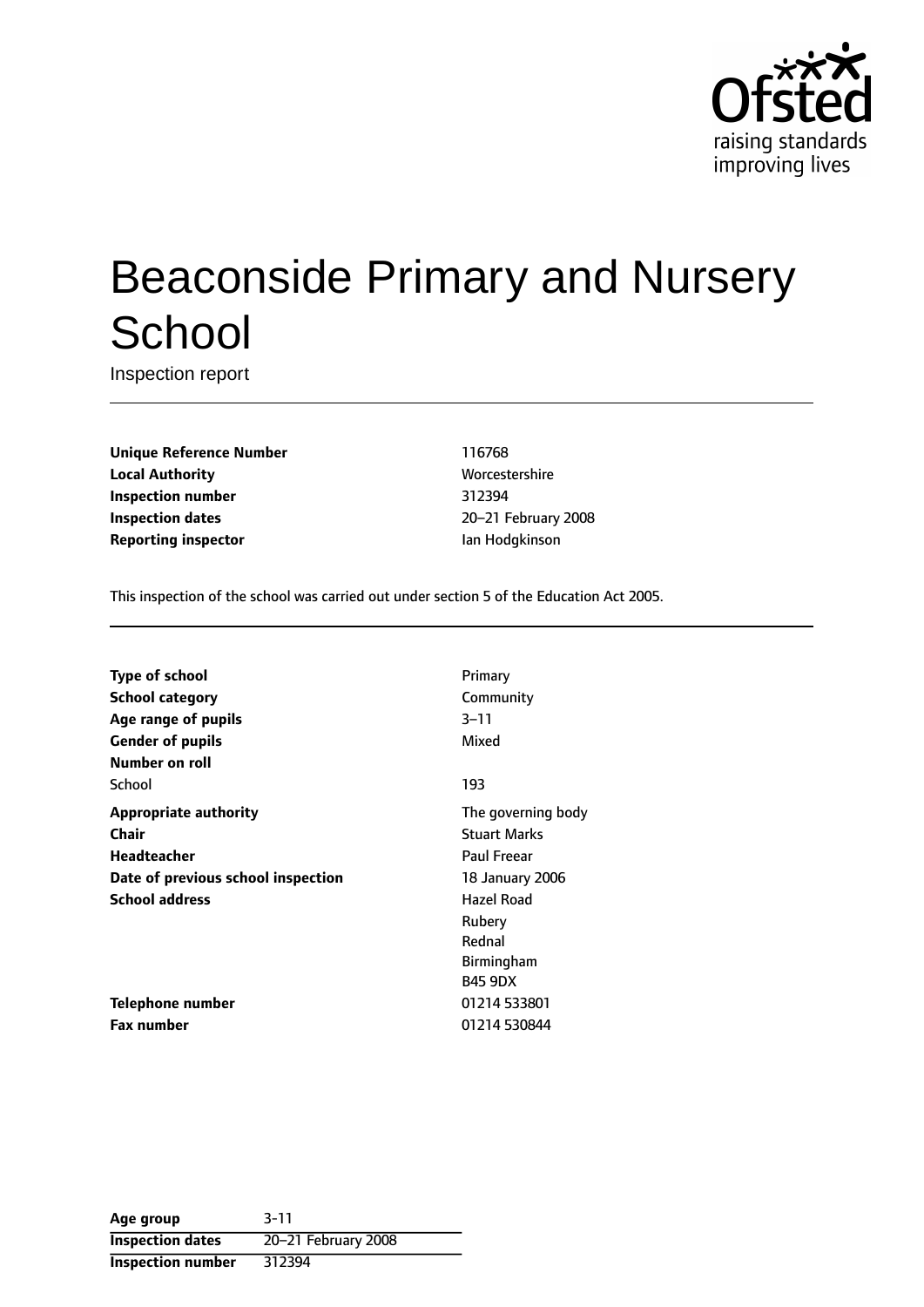.

© Crown copyright 2008

#### Website: www.ofsted.gov.uk

This document may be reproduced in whole or in part for non-commercial educational purposes, provided that the information quoted is reproduced without adaptation and the source and date of publication are stated.

Further copies of this report are obtainable from the school. Under the Education Act 2005, the school must provide a copy of this report free of charge to certain categories of people. A charge not exceeding the full cost of reproduction may be made for any other copies supplied.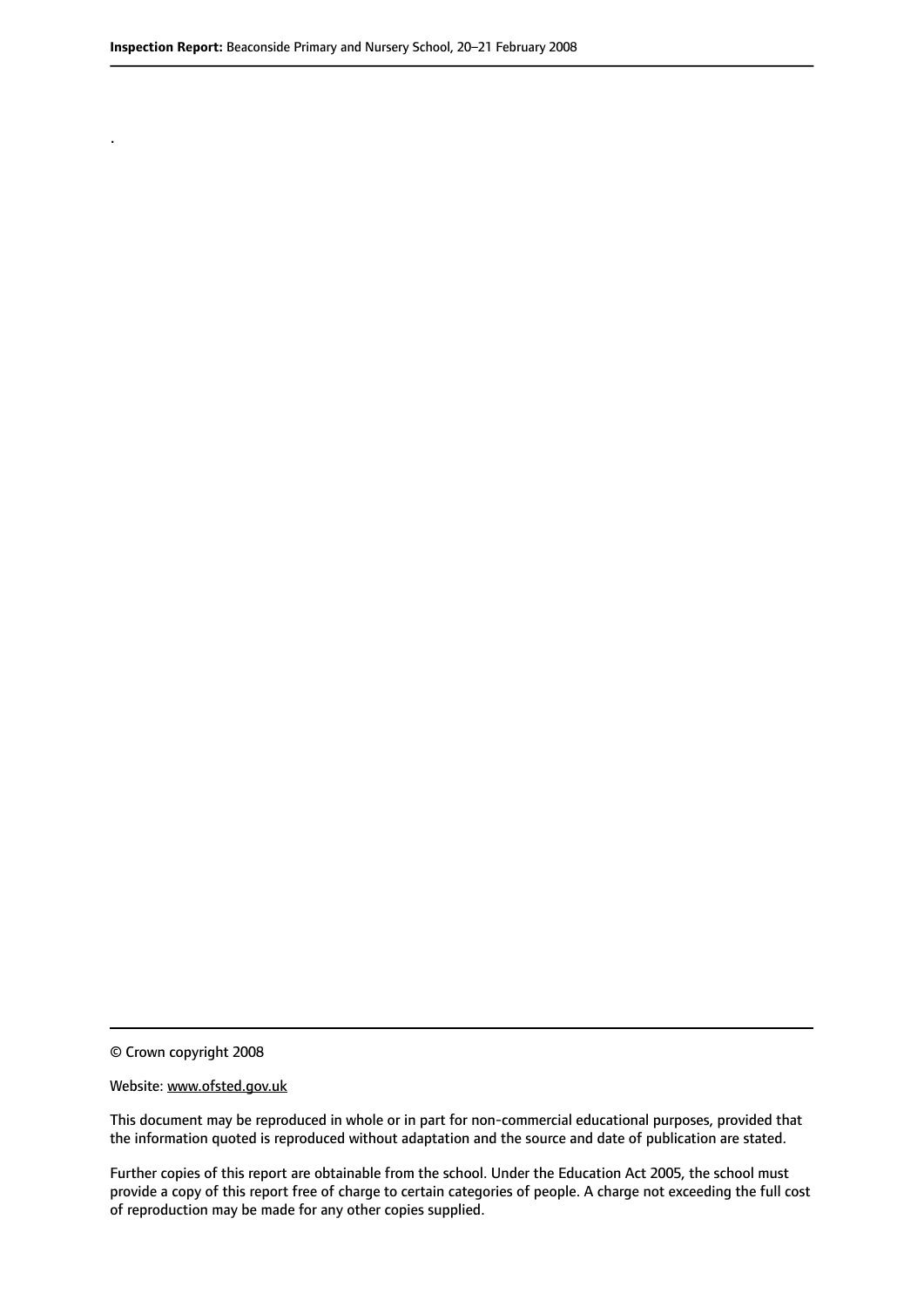# **Introduction**

The inspection was carried out by two Additional Inspectors.

## **Description of the school**

Beaconside serves a suburban district on the south-western edge of Birmingham. Social and economic conditions are reasonably favourable in the vicinity of the school, but half of the pupils come from more disadvantaged wards. Most of the pupils are from White British backgrounds. The proportion of pupils with learning difficulties and/or disabilities is below average. The proportion of pupils with a statement of special educational need is, however, well above average because the school offers specialist resource bases for autistic pupils and for pupils with hearing impairments. The school also offers an after-school club which has been inspected separately, and a range of other extended services, including literacy and numeracy sessions for parents. A new headteacher took up post in January 2008.

#### **Key for inspection grades**

| Grade 1 | Outstanding  |
|---------|--------------|
| Grade 2 | Good         |
| Grade 3 | Satisfactory |
| Grade 4 | Inadequate   |
|         |              |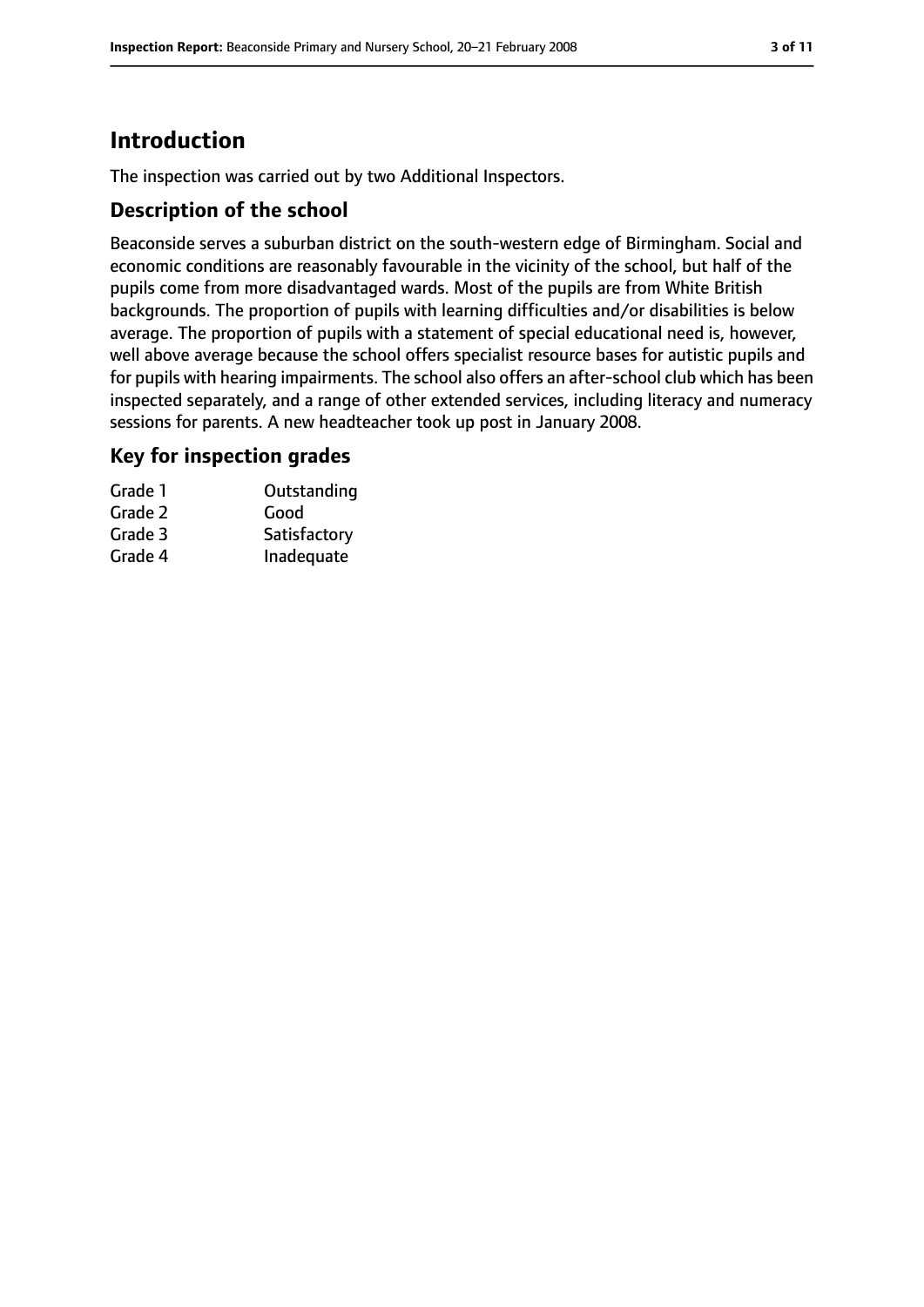# **Overall effectiveness of the school**

#### **Grade: 3**

Beaconside offers its pupils a satisfactory education, which leads to sound academic achievement. There are particular strengths in pupils' personal and social development. Pupils' attainment hasimproved steadily in recent years and is broadly average overall. Well-structured programmes for reading and writing have secured above-average standards of literacy. However, national tests results for Year 6 pupils in mathematics have been below average for some time and have represented poor progress for pupils across Key Stage 2. The school's actions to overcome this weakness have successfully eliminated underachievement in mathematics in most year groups, though a few pupils in Year 6 are still not doing as well as they should.

The school's efforts to promote positive values, for example, through its assemblies programme, have created an environment where pupils feel welcomed, get on well together and are willing to make positive contributions to the school and wider community. Parents praise the school's education of 'the whole child'. A good and enjoyable curriculum helps in this. The provision of extra-curricular sports clubs is a strength and participation rates are excellent, helping pupils to develop healthy lifestyles.

Teaching and learning are satisfactory. Teachers effectively use resources both in and out of the classroom to enliven lessons and make them fun. This is particularly so in the Foundation Stage (nursery and Reception), where children make good progress. Acrossthe school, teachers foster good relationships between pupils by encouraging them to work collaboratively and support each other. Staff give sensitive and well-directed support to pupils with learning difficulties and/or disabilities, ensuring that they are included as much as possible in all aspects of lessons. As a result, these pupils make good progress. Higher attainers, however, make slower progress, and too few pupils reach the highest levels of attainment in tests in Year 2 and Year 6. Sometimes work is not demanding enough, but even when higher attainers are given harder work to do, they are not always given enough guidance to help them rise to the challenge. The school's caring ethos ensures that pupils feel very safe and secure. Teachers mark pupils' work regularly and thoroughly to show how well it has met its objectives. However, marking does not always indicate how standards can be improved, and not all children are aware of their targets for next steps in raising attainment, especially in mathematics.

The new headteacher is providing clear direction and has set in place a well focused school development plan to tackle key shortcomings in pupils' achievement. Progress in raising achievement in mathematics and for higher attainers has nonetheless been slow since the last inspection. This is because some shortcomings in the monitoring of teaching and learning have led to an over generous a view of the quality of the school's provision with insufficient focus on the impact of teaching on pupils' learning and achievement. However, with steadily rising attainment and better achievement in mathematics, the school demonstrates satisfactory capacity to improve further.

#### **Effectiveness of the Foundation Stage**

#### **Grade: 2**

Attainment on entry to the nursery has varied over time. For most of the current year groups in school, children's skills were in line with those expected nationally when they joined the school, but skills were below expectation for the groups currently in Reception and Years 1 and 2. The children currently in nursery and Reception are making good progress in nearly all areas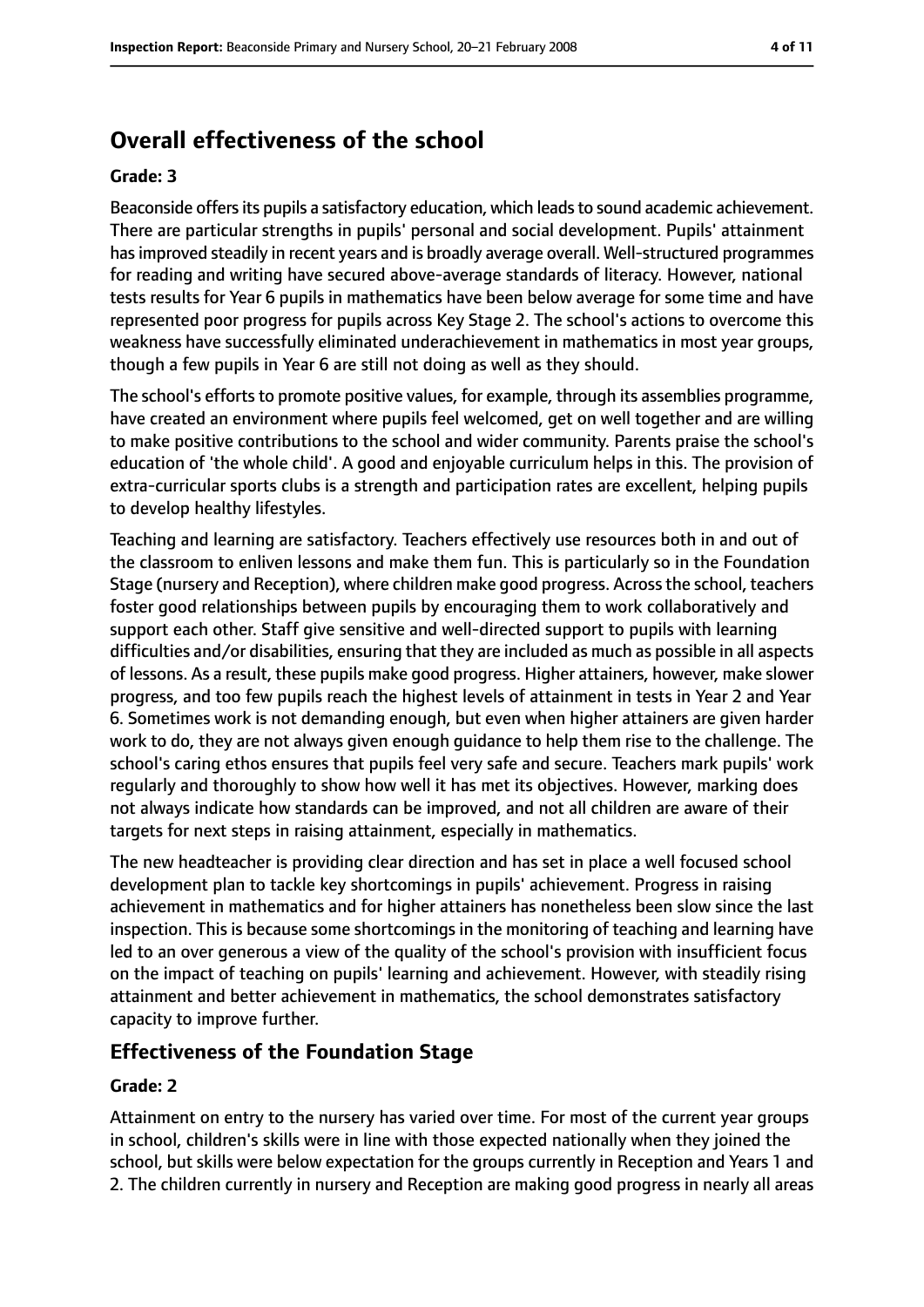of learning. Those in Reception have made rapid progress in communication, language and literacy, reflecting the success of the school's phonics programme. They are on track to reach average standards by the time they finish the Foundation Stage.

Children in the Foundation Stage enjoy their education and show delight in new experiences, such as investigating which materials could be used to waterproof the roof of a home for hedgehogs, and using their imagination as they pretend to be baby dragons. Teachers and support staff are skilled at assessing children's achievements and use the tracking data well to plan work, which challenges and supports all the children. There are strong links with families, and parents are actively encouraged to become involved in supporting their children. The Foundation Stage manager leads a strong team well. Her drive to improve provision, for example, through making full use of the 'Forest School' outdoor classroom in the woods, impacts positively on achievement.

## **What the school should do to improve further**

- Raise standards in mathematics and ensure that pupils are clear about the targets they need to reach as next steps in improving their progress.
- Improve the support and challenge for higher attainers to raise their achievement.
- Ensure that monitoring of the quality of teaching and learning is rigorously focused on how well the school's provision helps to improve pupils' learning and achievement.

A small proportion of the schools whose overall effectiveness is judged satisfactory but which have areas of underperformance will receive a monitoring visit by an Ofsted inspector before their next section 5 inspection.

# **Achievement and standards**

#### **Grade: 3**

Standards have been a little above average in tests at the end of Year 2, reflecting generally good progress made by pupils in their earlier years at the school. Results have been weaker in tests at the end of Year 6, though, mainly because of below-average standards and weak progressin mathematics. Action has now been taken to raise teachers' expectations about what pupils need to learn in mathematics across Years 3 to 6. As a result, pupils are now generally working at least in line with national averages and underachievement in mathematics has mostly been overcome. Assessments show that a few pupils currently in Year 6 are still not reaching the levels they should in mathematics based on their prior attainment. However, the school is making provision to boost their progress. Overall standards by Year 6 have been rising steadily. Literacy standards across the school have risen strongly through the school's structured approaches to reading and writing. Pupils with learning difficulties and/or disabilities make good progress as a result of good care and support, but support is less effective for higher attainers, who make slower, albeit satisfactory, progress overall.

# **Personal development and well-being**

#### **Grade: 2**

Pupils enjoy school life and demonstrate good attitudes towards learning. Behaviour in lessons and around the school is good, and this contributes very effectively to pupils' learning and their sense of safety and well-being. Attendance is good and rates are above national levels. Pupils value the wide variety of opportunities for exercise and participation rates for extra-curricular sport are very high. The healthy school lunches and availability of fruit snacks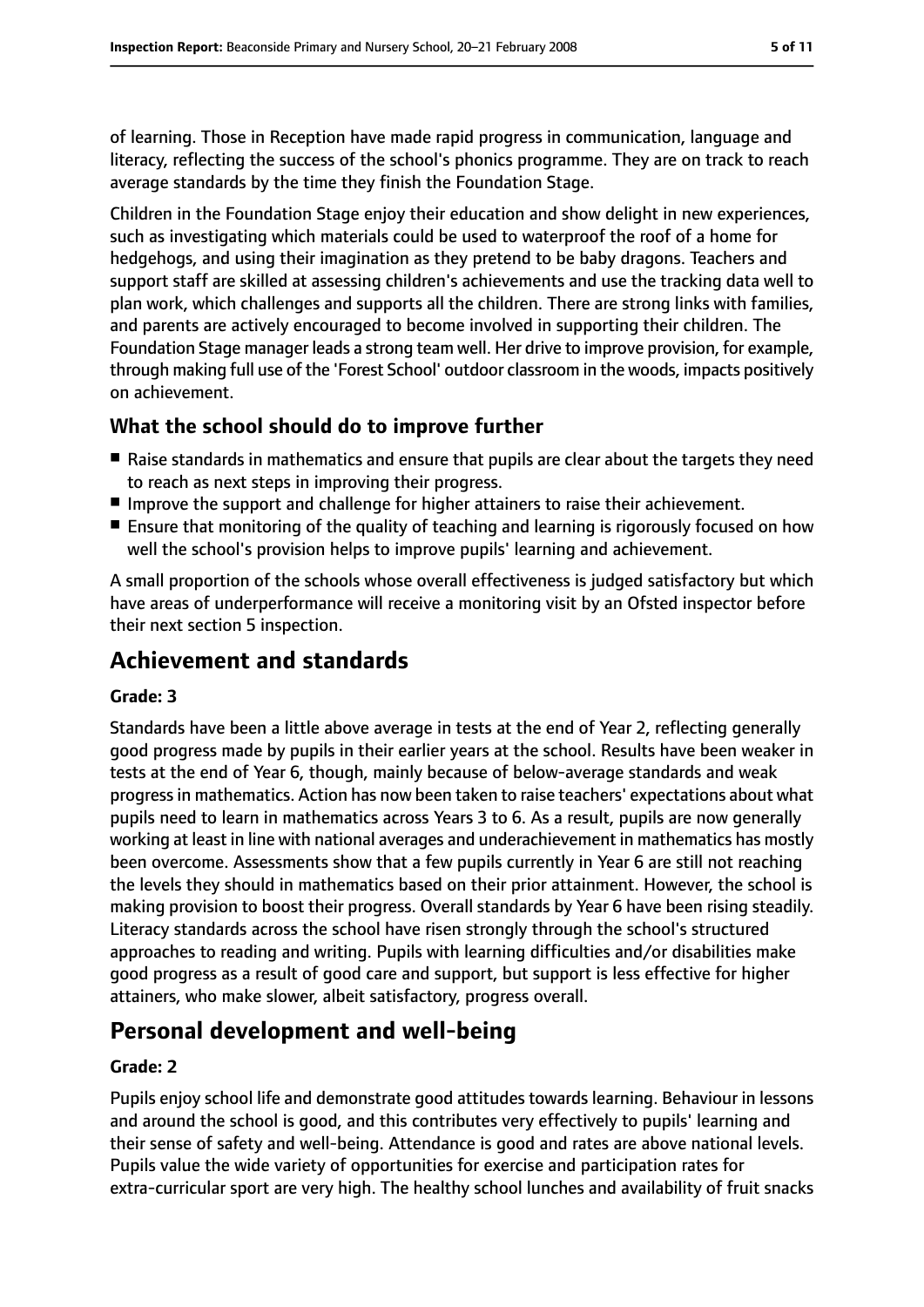and water also encourage pupils to adopt healthy lifestyles. Pupils' spiritual, moral, social and cultural development is good, and they develop into considerate young citizens. Relationships are a strength of the school and pupils work well with each other. Pupils attached to the resource bases are fully included in school life and they get on well with their mainstream peers. Across the school, pupils make a good contribution to the school and wider community. The newly revived school council is keen to improve school life and pupils are particularly proud of their support for a child from Ethiopia. Pupils' preparation for later life is satisfactory. They are able to work in teams and use their initiative in organising fundraising events, but their number skills in problem solving are less well developed.

# **Quality of provision**

## **Teaching and learning**

#### **Grade: 3**

Teachers make learning enjoyable for pupils by making good use of a wide range of resources both in and out of the classroom to stimulate pupils' interests. Interactive whiteboards are often skilfully used to explain ideas to pupils and provide them with examples in how to solve problems. Teachers' use of assessment information to guide their planning of lessonsis variable. It is a strength in the Foundation Stage, where staff are skilful at recognising how to help pupils develop new skills from their activities. In literacy throughout the school, work is assessed against clear objectives which help most pupils make good progress. In mathematics, teachers are now using assessment information much more rigorously to plan, and this has significantly raised teachers' expectations and standards, especially in Key Stage 2. In mathematics, however, teachers do not give precise details in marking and other feedback about whether objectives have been met and which skills need improving. Higher attainers are not always suitably challenged, and where harder work is set for them, they are not always given enough support and guidance to help them complete the task.

## **Curriculum and other activities**

#### **Grade: 2**

The school has successfully developed a rich and varied curriculum, which has a particularly positive impact on the pupils' personal development. Adapting the adjoining woods as an outdoor classroom has enabled staff to plan exciting and imaginative activities that deepen pupils' understanding and develop their curiosity. Problem-solving skills in mathematics remain an area of relative weakness. While pupils are encouraged to use their literacy skills widely, there are insufficient planned opportunities for pupils to apply number skills across a range of subjects. There is a good range of after-school and lunchtime clubs, which have a strong emphasis on sport and exercise. Visits and visitors deepen and broaden pupils' understanding of the world and give them, for example, a good awareness of the cultural and religious diversity of modern Britain.

## **Care, guidance and support**

#### **Grade: 3**

Staff provide a caring and supportive environment in which pupils thrive. Adults working in the school have a good understanding of pupils' needs and work effectively with external agencies to give good support to vulnerable students and those with particular difficulties. The early identification and close monitoring of progress of pupils with learning difficulties and/or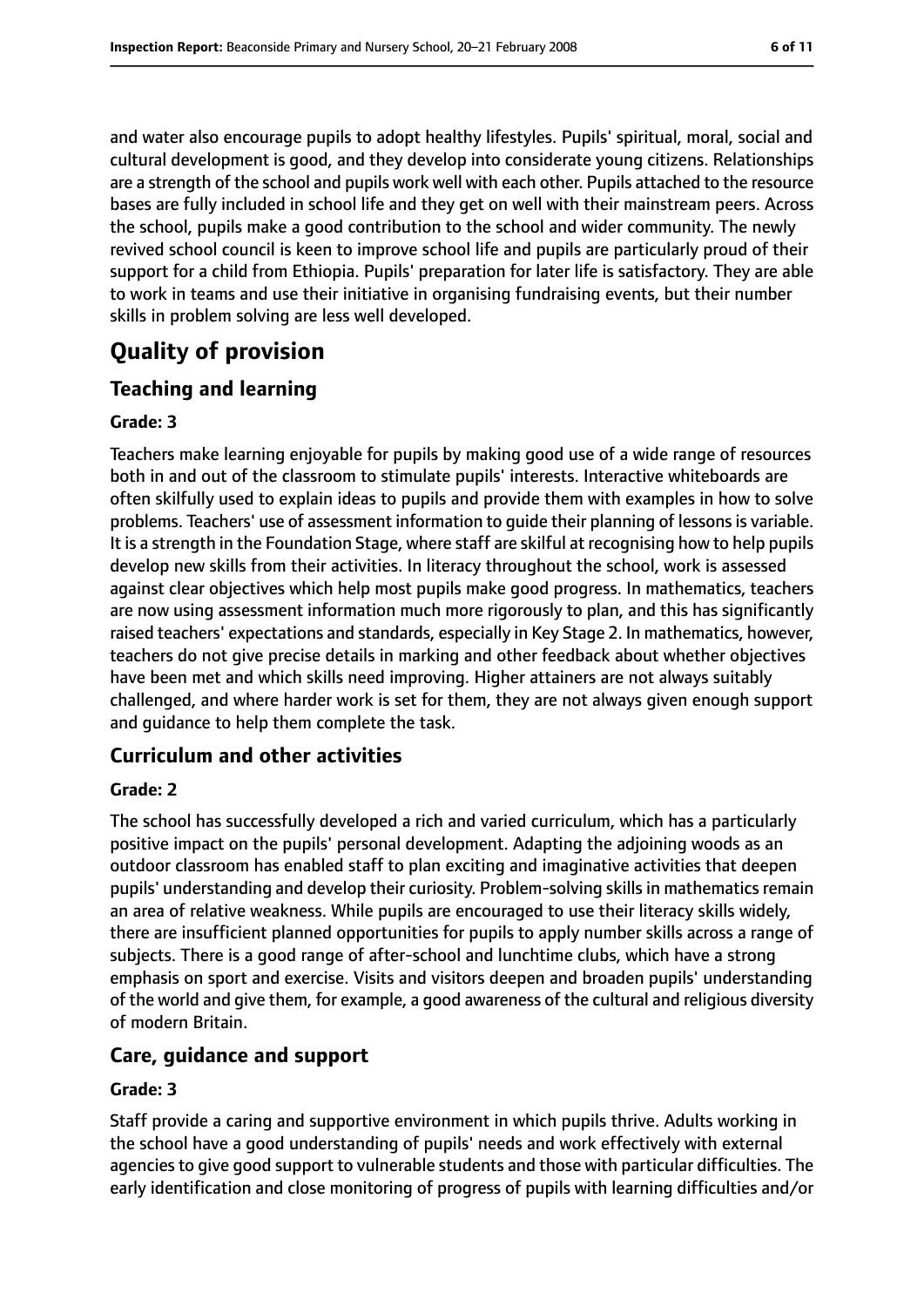disabilities ensures that work is effectively matched to the needs of these pupils and this has a positive impact on their achievement. The school pays due attention to pupils' safety, and procedures to safeguard pupils meet current government requirements. Academic guidance is satisfactory. The school has developed a robust system to track pupils' progress and intervene where there is underachievement. However, in some classes in literacy and most classes in numeracy, pupils are not sufficiently aware of the next steps they need to take in their learning to improve their attainment.

## **Leadership and management**

#### **Grade: 3**

The school's leaders have successfully maintained and developed a positive ethos that is greatly valued by pupils and their parents. However, school leadership has been relatively slow to respond to some significant weaknesses in achievement. Monitoring of teaching and learning has been insufficiently focused on how well teaching affects the learning and achievement of pupils. The involvement of subject leaders in this process has been insufficient . Governors have skilfully managed the development of the school'sfacilities and extended services, bringing much benefit to the community. However, in the past, searching questions have not been raised to hold the school's leaders to account over standards. Nonetheless, positive action is now in hand. Underachievement in mathematics has been overcome through a programme to develop the effectiveness of teachers' use of assessment to raise expectations and improve planning. Subject leadership is fully involved in helping teachers use assessment to raise standards in numeracy and literacy. The new headteacher has produced a development plan based on an accurate appraisal of the school's strengths and weaknesses. While the school's targets for improvement have been over-ambitious, standards are set to rise further this year to continue a positive upward trend, confirming the satisfactory impact of current improvement strategies.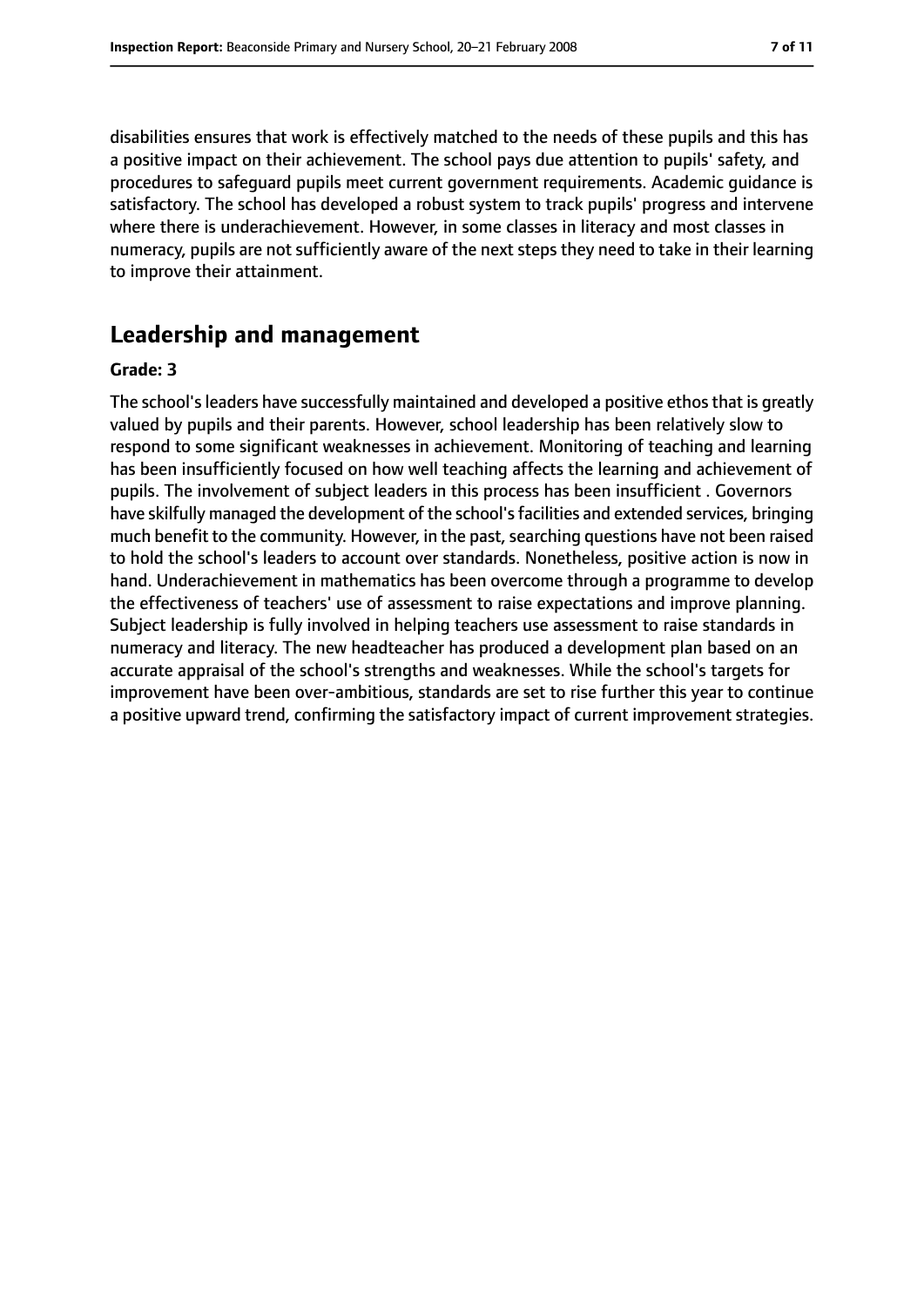**Any complaints about the inspection or the report should be made following the procedures set out in the guidance 'Complaints about school inspection', which is available from Ofsted's website: www.ofsted.gov.uk.**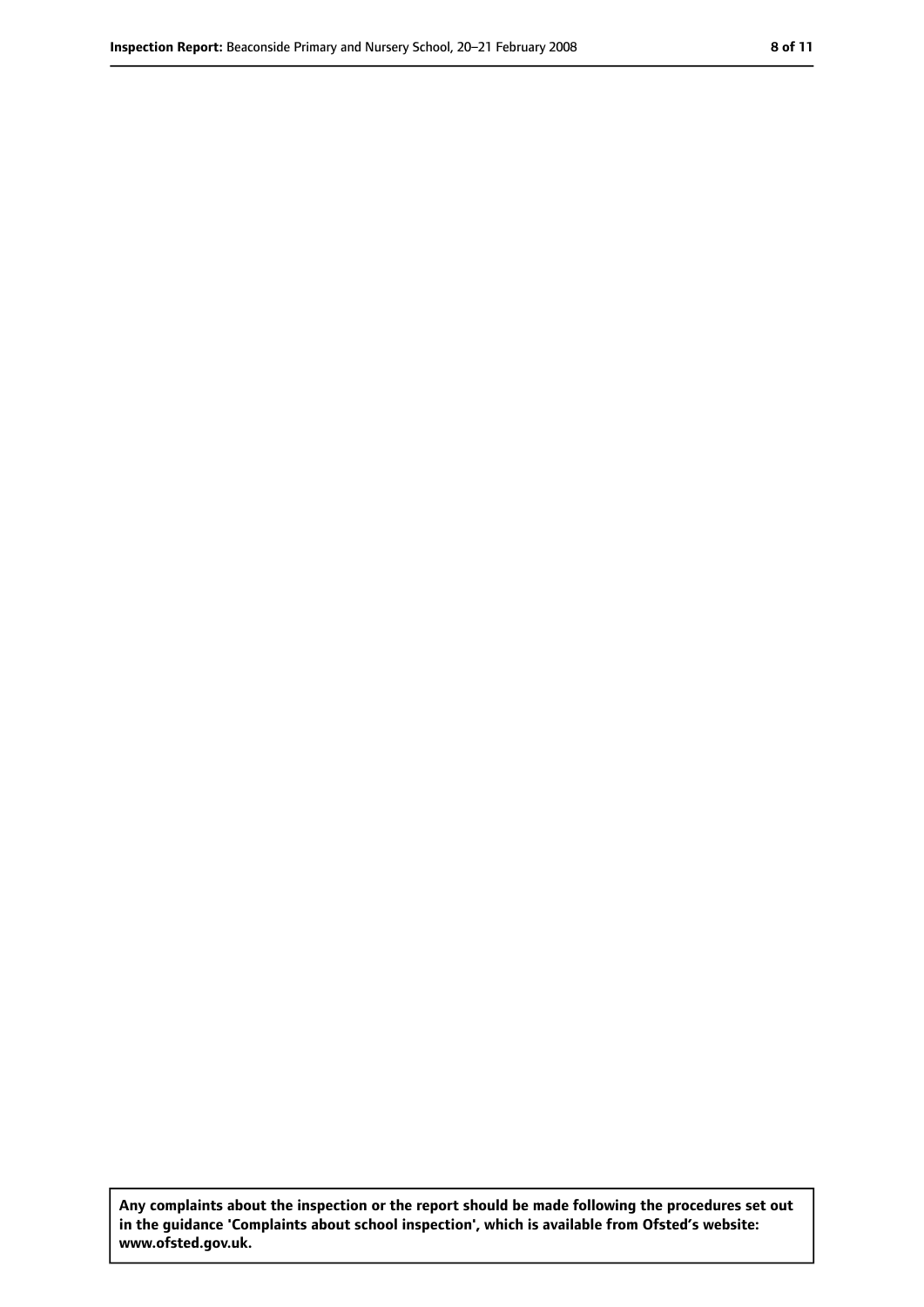# **Inspection judgements**

| $^{\backprime}$ Key to judgements: grade 1 is outstanding, grade 2 good, grade 3 satisfactory, and | <b>School</b>  |
|----------------------------------------------------------------------------------------------------|----------------|
| arade 4 inadeguate                                                                                 | <b>Overall</b> |

## **Overall effectiveness**

| How effective, efficient and inclusive is the provision of education, integrated<br>care and any extended services in meeting the needs of learners? |     |
|------------------------------------------------------------------------------------------------------------------------------------------------------|-----|
| Effective steps have been taken to promote improvement since the last<br>inspection                                                                  | Yes |
| How well does the school work in partnership with others to promote learners'<br>well-being?                                                         |     |
| The effectiveness of the Foundation Stage                                                                                                            |     |
| The capacity to make any necessary improvements                                                                                                      |     |

## **Achievement and standards**

| How well do learners achieve?                                                                               |  |
|-------------------------------------------------------------------------------------------------------------|--|
| The standards <sup>1</sup> reached by learners                                                              |  |
| How well learners make progress, taking account of any significant variations between<br>groups of learners |  |
| How well learners with learning difficulties and disabilities make progress                                 |  |

## **Personal development and well-being**

| How good is the overall personal development and well-being of the<br>learners?                                  |  |
|------------------------------------------------------------------------------------------------------------------|--|
| The extent of learners' spiritual, moral, social and cultural development                                        |  |
| The extent to which learners adopt healthy lifestyles                                                            |  |
| The extent to which learners adopt safe practices                                                                |  |
| How well learners enjoy their education                                                                          |  |
| The attendance of learners                                                                                       |  |
| The behaviour of learners                                                                                        |  |
| The extent to which learners make a positive contribution to the community                                       |  |
| How well learners develop workplace and other skills that will contribute to<br>their future economic well-being |  |

## **The quality of provision**

| How effective are teaching and learning in meeting the full range of the<br>learners' needs?          |  |
|-------------------------------------------------------------------------------------------------------|--|
| How well do the curriculum and other activities meet the range of needs<br>and interests of learners? |  |
| How well are learners cared for, quided and supported?                                                |  |

#### **Annex A**

 $^1$  Grade 1 - Exceptionally and consistently high; Grade 2 - Generally above average with none significantly below average; Grade 3 - Broadly average to below average; Grade 4 - Exceptionally low.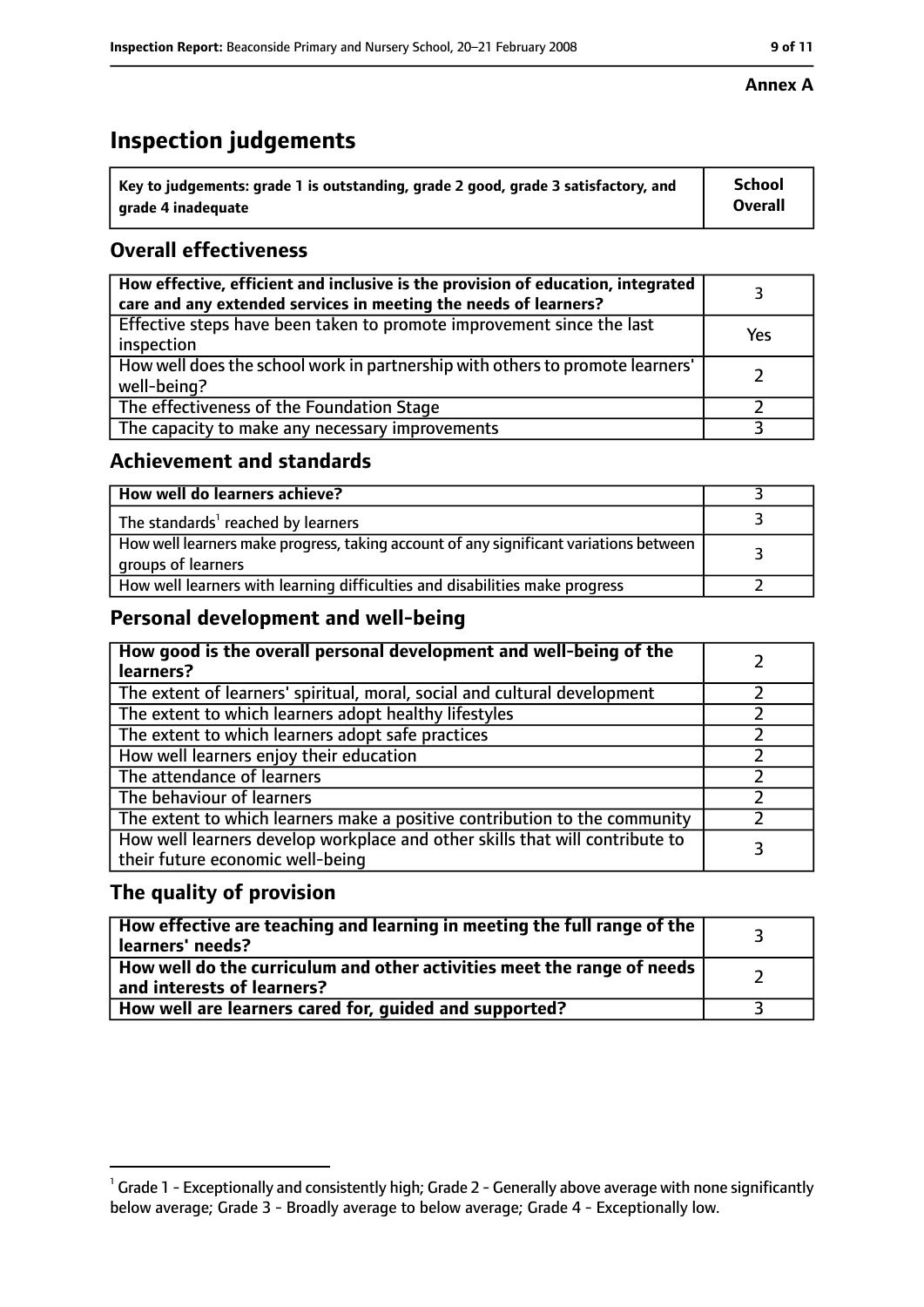#### **Annex A**

# **Leadership and management**

| How effective are leadership and management in raising achievement<br>and supporting all learners?                                              |     |
|-------------------------------------------------------------------------------------------------------------------------------------------------|-----|
| How effectively leaders and managers at all levels set clear direction leading<br>to improvement and promote high quality of care and education |     |
| How effectively leaders and managers use challenging targets to raise standards                                                                 | 3   |
| The effectiveness of the school's self-evaluation                                                                                               | 3   |
| How well equality of opportunity is promoted and discrimination tackled so<br>that all learners achieve as well as they can                     |     |
| How effectively and efficiently resources, including staff, are deployed to<br>achieve value for money                                          |     |
| The extent to which governors and other supervisory boards discharge their<br>responsibilities                                                  |     |
| Do procedures for safequarding learners meet current government<br>requirements?                                                                | Yes |
| Does this school require special measures?                                                                                                      | No  |
| Does this school require a notice to improve?                                                                                                   | No  |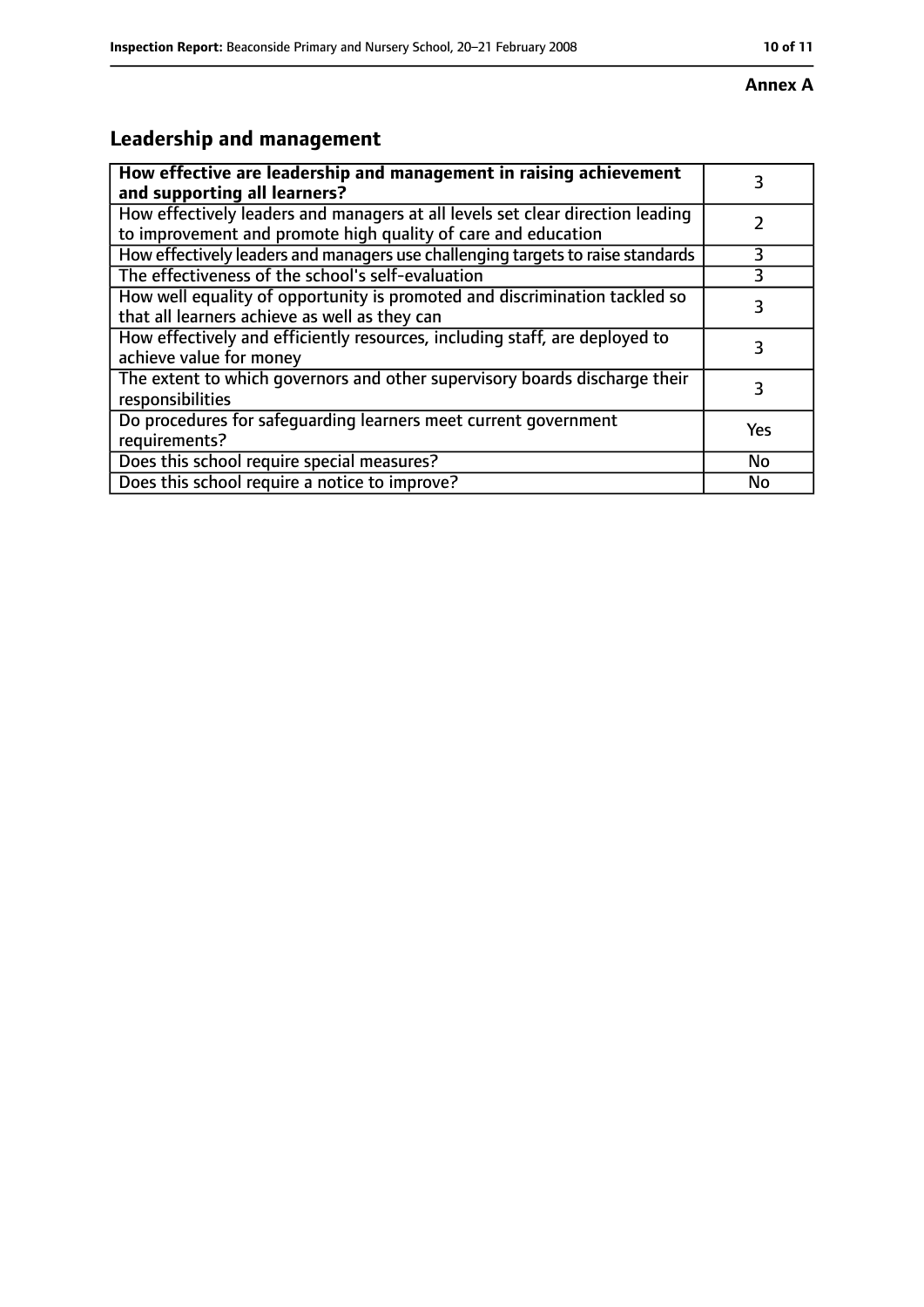#### **Annex B**

# **Text from letter to pupils explaining the findings of the inspection**

22 February 2008

#### Dear Pupils

Inspection of Beaconside Primary and Nursery School, Rubery B45 9DX

Many thanks for the welcome you gave to me and my colleague when we visited the school for its recent inspection. We much enjoyed talking to you and seeing you at work and at play. We were particularly impressed by the number of you who got involved in after-school clubs, especially for sport. This is really helping you to stay fit and healthy. You and your parents made it clear to us how much you enjoy school and value the warm relationships you are able to develop. This is helped by the good curriculum and activities you are offered, both inside and beyond the classroom, which make your learning fun.

Your school gives you a satisfactory education. You make the progress expected of you to reach standards which are similar to those found in most schools. Those of you who need some special help in your learning are well supported and make good progress. Children in nursery and Reception also make good progress as they get good help from staff to learn new skills in enjoyable activities.

Your school is soundly led and managed, and is being given good direction by the new headteacher and senior team. They have recognised ways in which the school can get even better. My report sets out some main ways in which the school can improve. Firstly, results in mathematics tests in Year 6 have been low for some years. These are set to improve, and the school can make further progress by ensuring that you all know exactly which skills you need to work on to get better at mathematics. You can help in this by working hard on the areas for improvement you are given. Secondly, we have asked the teachers to make sure that those of you who are able to cope with more difficult work get enough challenging activities to work on, and are helped to rise to the challenges. Finally, we have asked the school's leaders and managers to improve the checks they make on how well you are learning in the classroom.

I wish you every success for the future.

Yours sincerely

Ian Hodgkinson Lead inspector